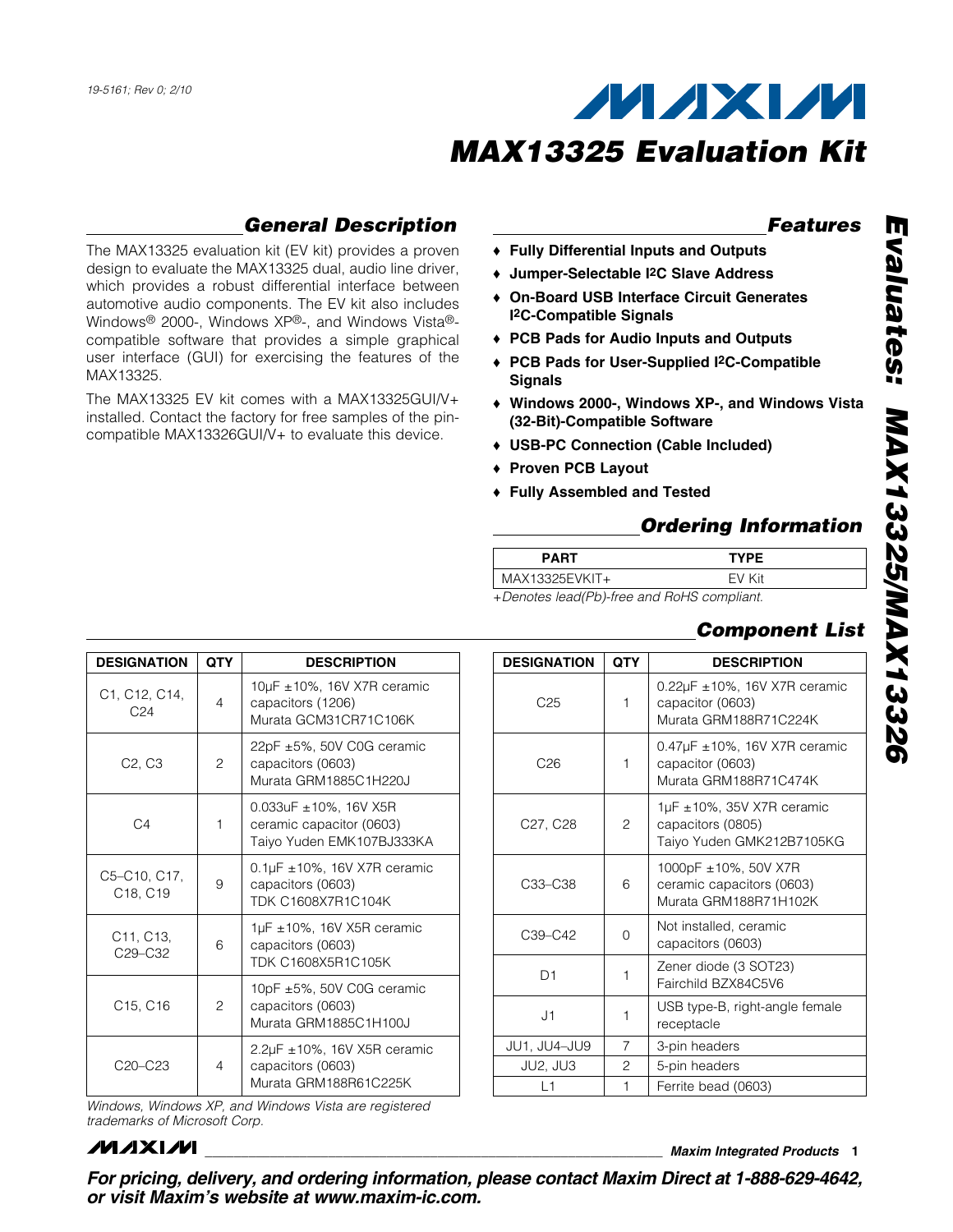| <b>DESIGNATION</b>               | <b>QTY</b>     | <b>DESCRIPTION</b>                                                                                         |
|----------------------------------|----------------|------------------------------------------------------------------------------------------------------------|
| O <sub>1</sub>                   | 1              | 30V, 1.2A, $250 \text{m}\Omega$ n-channel<br>MOSFET (3 SOT23)<br>International Rectifier<br>IRLML2803TRPBF |
| R1, R2                           | $\overline{c}$ | $27\Omega$ ±5% resistors (0603)                                                                            |
| R3                               | 1              | 1.5k $\Omega$ ±5% resistor (0603)                                                                          |
| R4                               | 1              | $470\Omega \pm 5\%$ resistor (0603)                                                                        |
| R <sub>5</sub>                   | 1              | 2.2k $\Omega$ ±5% resistor (0603)                                                                          |
| R <sub>6</sub>                   | 1              | 10k $\Omega$ ±5% resistor (0603)                                                                           |
| R <sub>10</sub>                  | 1              | 169k $\Omega$ ±1% resistor (0603)                                                                          |
| R <sub>11</sub>                  | 1              | 100k $\Omega$ ±1% resistor (0603)                                                                          |
| R <sub>12</sub> -R <sub>16</sub> | 0              | Not installed, resistors-short (PC<br>trace) (0603)                                                        |
| R17, R18, R19                    | 3              | 4.7k $\Omega$ ±5% resistors (0603)                                                                         |
| R <sub>20</sub>                  | 1              | 1k $\Omega$ ±5% resistor (0603)                                                                            |
| R21-R24                          | 4              | $0\Omega \pm 5\%$ resistors (0603)                                                                         |
| U1                               | 1              | Dual, audio line driver<br>(28 TSSOP-EP*)<br>Maxim MAX13325GUI/V+                                          |
| U2                               | 1              | Adjustable-output LDO regulator<br>(5 SC70)<br>Maxim MAX8512EXK+                                           |

### *Component List (continued)*

| <b>DESIGNATION</b> | QTY      | <b>DESCRIPTION</b>                                                  |
|--------------------|----------|---------------------------------------------------------------------|
| UЗ                 | 1        | LDO regulator (5 SC70)<br>Maxim MAX8511EXK25+                       |
| $  \,  $           | 1        | USB-to-UART converter<br>(32 TQFP)                                  |
| U5                 | 1        | 93C46-type 3-wire EEPROM<br>16-bit architecture (8 SO)              |
| U6                 | 1        | Microcontroller (68 QFN-EP*)<br>Maxim MAXQ2000-RAX+                 |
| U7. U8             | 2        | Level translators (10 $\mu$ MAX <sup>®</sup> )<br>Maxim MAX1840EUB+ |
| Y1                 | 1        | 16MHz crystal<br>Hong Kong X'tals<br>SSM16000N1HK188F0-0            |
| Y2                 | 1        | 6MHz crystal<br>Hong Kong X'tals<br>SSL60000N1HK188F0-0             |
| Y3                 | $\Omega$ | Not installed, crystal                                              |
|                    | 1        | USB high-speed A-to-B cable, 6ft                                    |
|                    | 9        | Shunts                                                              |
|                    | 1        | PCB: MAX13325 EVALUATION<br>$KIT+$                                  |

\**EP = Exposed pad.*

*/V denotes an automotive qualified part.*

## *Component Suppliers*

| <b>SUPPLIER</b>                        | <b>PHONE</b> | <b>WEBSITE</b>              |
|----------------------------------------|--------------|-----------------------------|
| Fairchild Semiconductor                | 888-522-5372 | www.fairchildsemi.com       |
| Hong Kong X'tals Ltd.                  | 852-35112388 | www.hongkongcrystal.com     |
| International Rectifier                | 310-322-3331 | www.irf.com                 |
| Murata Electronics North America, Inc. | 770-436-1300 | www.murata-northamerica.com |
| Taiyo Yuden                            | 800-348-2496 | www.t-yuden.com             |
| TDK Corp.                              | 847-803-6100 | www.component.tdk.com       |

*Note: Indicate that you are using the MAX13325 when contacting these component suppliers.*

### *MAX13325 EV Kit Files*

| <b>FILE</b>         | <b>DESCRIPTION</b>                         |
|---------------------|--------------------------------------------|
| INSTALL.EXE         | Installs the EV kit files on your computer |
| MAX13325.EXE        | Application program                        |
| FTD2XX INF          | USB device driver file                     |
| UNINST.INI          | Uninstalls the EV kit software             |
| USB_Driver_Help.PDF | USB driver installation help file          |

*µMAX is a registered trademark of Maxim Integrated Products, Inc.*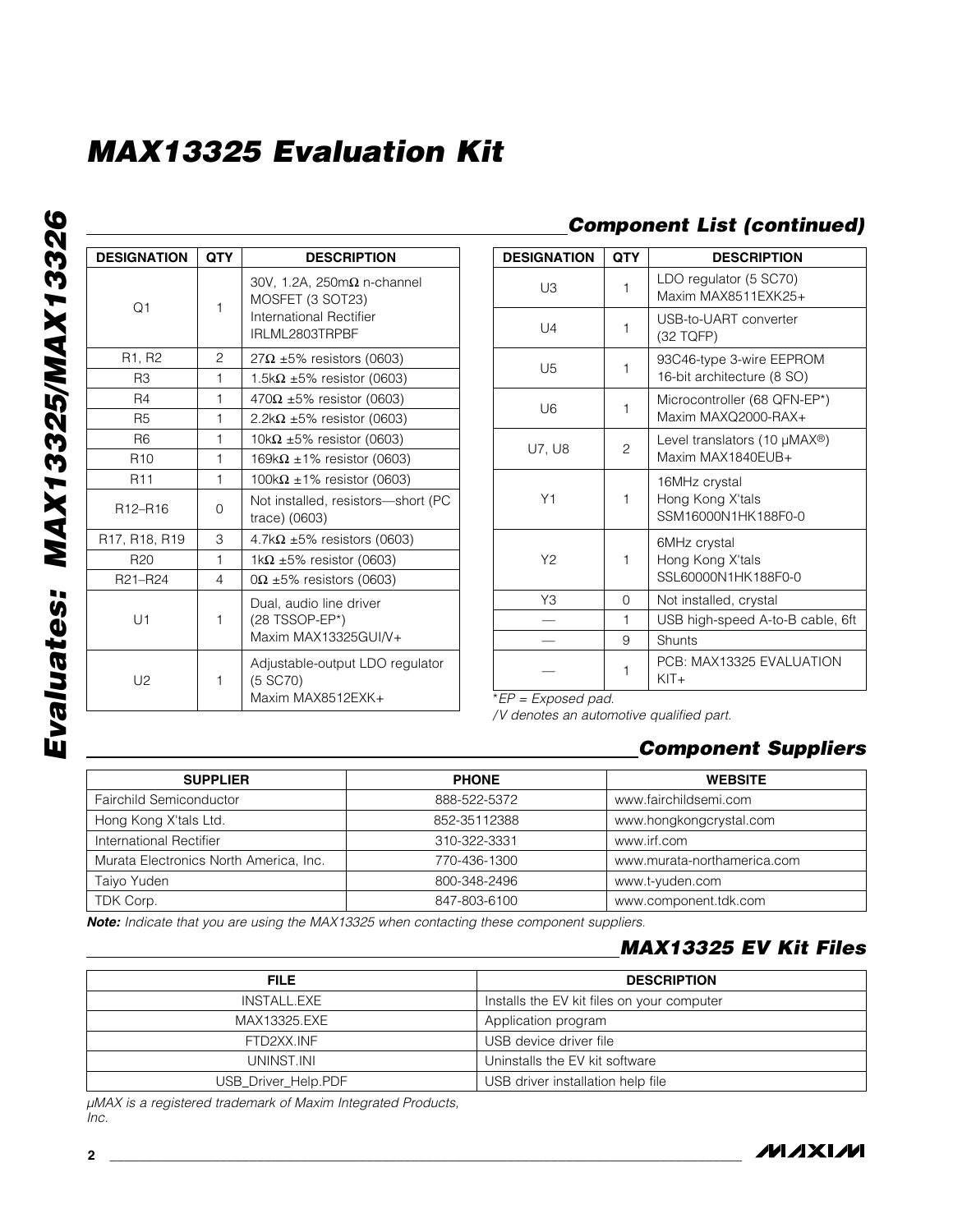### *Quick Start*

- *Required Equipment* MAX13325 EV kit (USB cable included)
- User-supplied Windows 2000, Windows XP, or Windows Vista PC with a spare USB port
- 12V power supply
- Function generator
- 2-channel oscilloscope (with math functions)

Note: In the following sections, software-related items are identified by bolding. Text in **bold** refers to items directly from the EV kit software. Text in **bold and underlined** refers to items from the Windows operating system.

#### *Procedure*

The MAX13325 EV kit is fully assembled and tested. Follow the steps below to verify board operation. Caution: Do not turn on the power supply and the signal generator until all connections are completed.

- 1) Visit www.maxim-ic.com/evkitsoftware to download the latest version of the EV kit software, 13325Rxx.ZIP. Save the EV kit software to a temporary folder and uncompress the ZIP file.
- 2) Install the EV kit software on your computer by running the INSTALL.EXE program inside the temporary folder. The program files are copied and icons are created in the Windows Start | Programs menu.
- 3) Verify that all jumpers are in their default positions, as shown in Table 1.
- 4) Connect the negative terminal of the 12V power supply to the PGND pad.
- 5) Connect the positive terminal of the 12V power supply to the VBAT pad.
- 6) Set the output of the signal generator to a 1VP-P sinusoidal signal.
- 7) Disable the output of the signal generator.
- 8) Connect the negative terminal of the function generator to the INLM pad.
- 9) Connect the positive terminal of the function generator to the INLP pad.
- 10) Connect the oscilloscope's channel 1 positive terminal to the OUTLP pad.
- 11) Connect the oscilloscope's channel 2 positive terminal to the OUTLM pad.
- 12) Connect the ground terminal of the oscilloscope to the PGND pad.
- 13) Enable the CH1 CH2 math operation on the oscilloscope. This calculates the difference of CH1 minus CH2.
- 14) Turn on the power supply and the function generator.
- 15) Connect the USB cable from the PC to the EV kit board. A **New Hardware Found** window pops up when installing the USB driver for the first time. If a window is not seen that is similar to the one described above after 30s, remove the USB cable from the board and reconnect it. Administrator privileges are required to install the USB device driver on Windows.
- 16) Follow the directions of the Found New Hardware window to install the USB device driver. Manually specify the location of the device driver to be C:\Program Files\MAX13325 (default installation directory) using the **Browse** button. During device driver installation, Windows may show a warning message indicating that the device driver Maxim uses does not contain a digital signature. This is not an error condition and it is safe to proceed with installation. Refer to the USB\_Driver\_Help.PDF document included with the software for additional information.
- 17) Start the MAX13325 EV kit software by opening its icon in the **Start | Programs** menu. The EV kit software main window appears, as shown in Figure 1.
- 18) Check the **Enable** checkbox in the **Configuration** group box.
- 19) Press the Write button in the Configuration group box.
- 20) Verify that CH1 CH2 is a 1VP-P sinusoidal signal on the oscilloscope.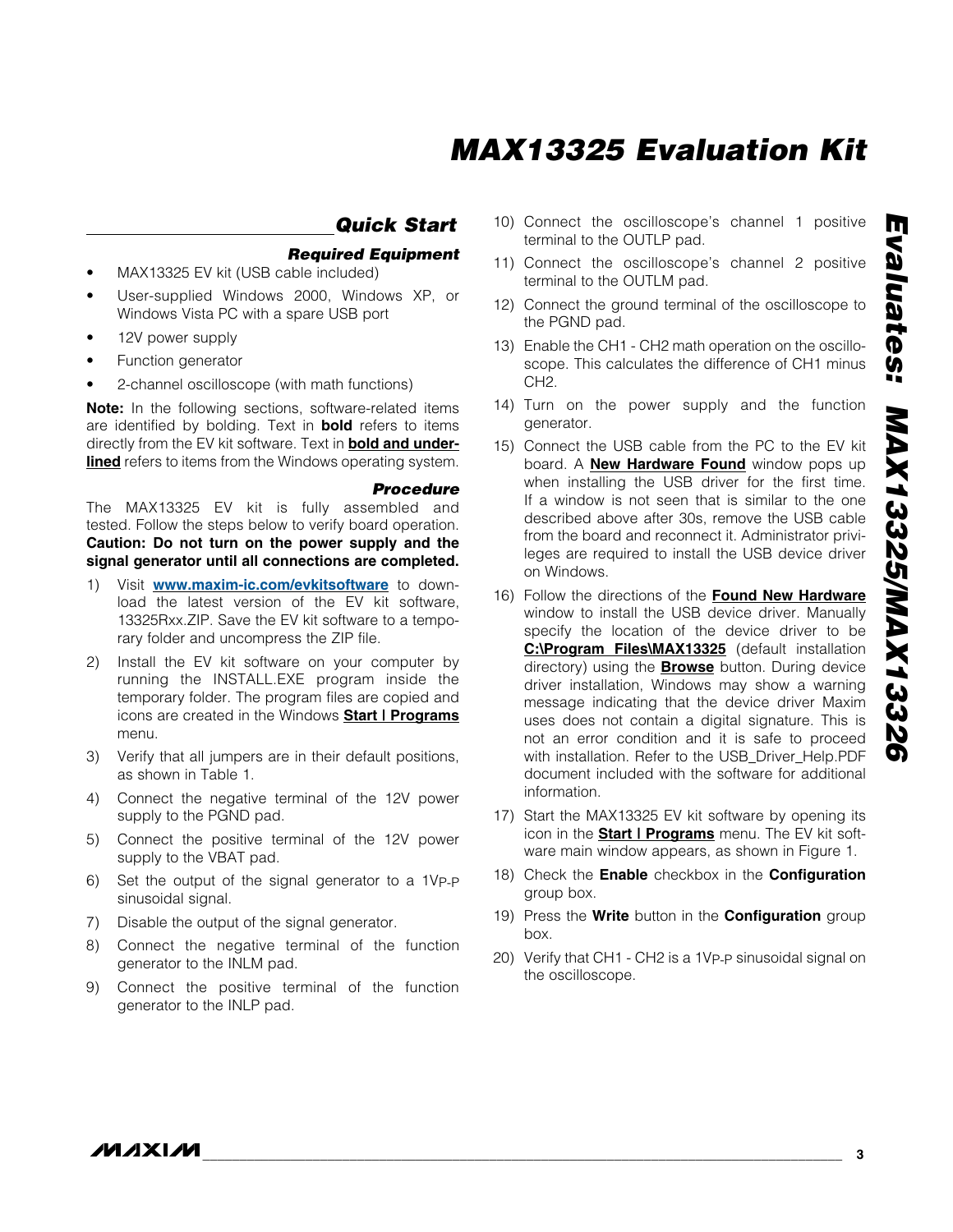### *Detailed Description of Software*

The main window of the evaluation software (Figure 1) provides a convenient means to control the MAX13325.

#### *GPIO-Controlled Signals*

To set the MUTE pin of the MAX13325 to logic-low, which mutes the output, check the **Mute** checkbox located at the top of the GUI window.

To set the SHDN pin of the MAX13325 to logic-low, which puts the device into the low-power shutdown mode, check the Shutdown checkbox located at the top of the GUI window.

#### *Configuration*

In the **Configuration** group box, each of the checkboxes correspond to bits of the MAX13325's configuration register. By checking them and pressing the **Write** button, the correct I2C write operation is generated to update the configuration register.

Press the Read button to read the configuration register.

*Fault/Flag Tab* In the Fault/Flag tab sheet (Figure 1), press the Read button to read the device ID, flag, and all fault registers of the MAX13325. The status of the registers is displayed in the corresponding Device ID, Flag, General Faults, Left Channel, and Right Channel group boxes. Check the **Automatic Read** checkbox to automatically update the Fault/Flag tab sheet every second.

#### *Mask Tab*

To unmask the fault conditions, check the appropriate checkboxes in the Mask tab sheet (Figure 2) and press the Write button. Press the Read button to read the mask registers.

#### *Read/Write Status*

The Read/Write Status group box displays the last I<sup>2</sup>C command sent to the MAX13325.

#### *Advanced User Interface*

There are two methods for communicating with the MAX13325. The first is through the windows shown in Figures 1 and 2. The second is through the **Advanced** User Interface window shown in Figure 3. The Advanced User Interface window becomes available when selecting the Option | Interface (Advanced User) menu item and allows execution of serial commands manually.

The **Advanced User Interface** window can also be used as a debug tool because it is capable of manually reading and writing to every register of the MAX13325.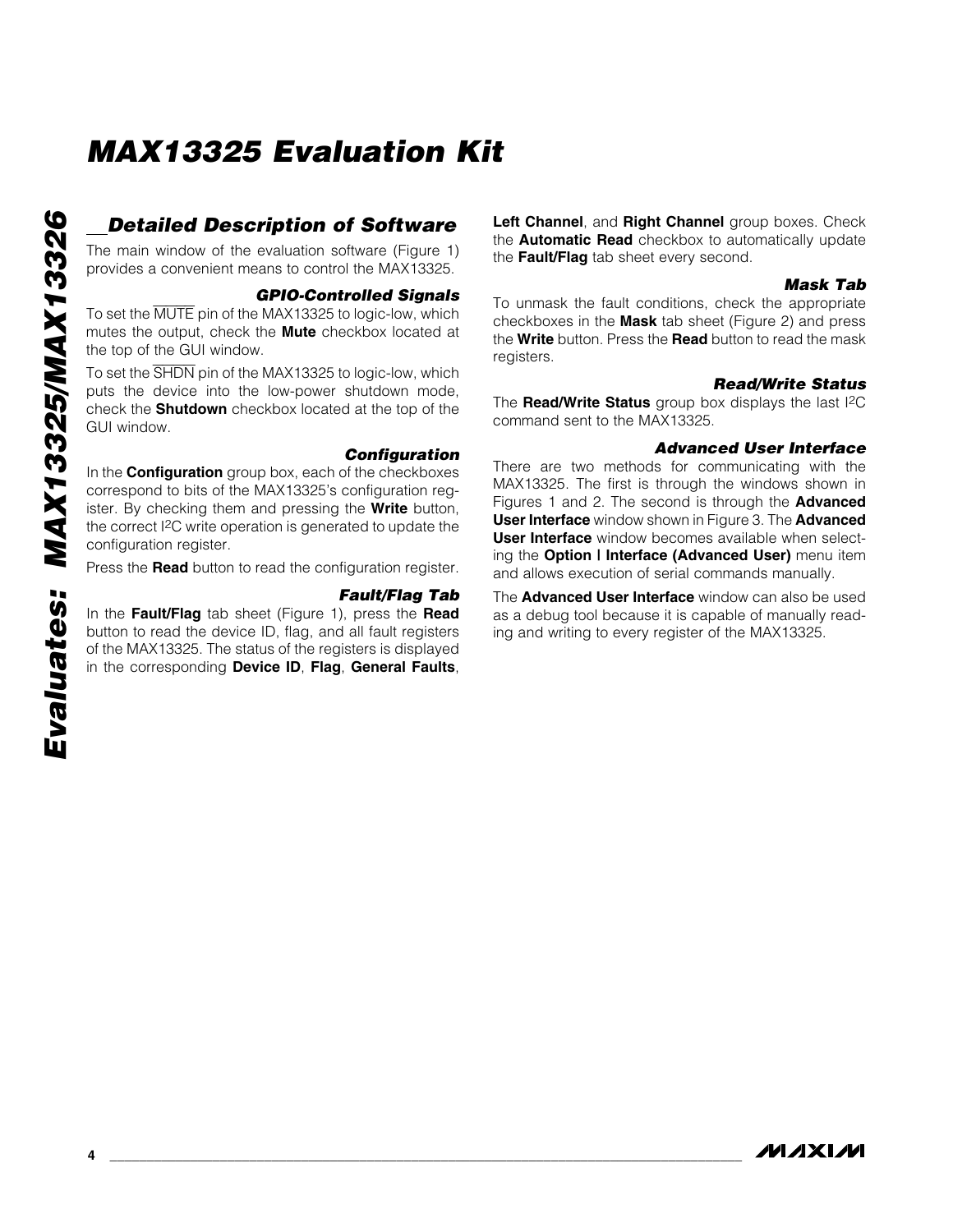| $\Box$ Mute               | Shutdown<br>п                  | i⊟Read/Write Status−<br>Read/Write: xxxx | Command: 0x##                    | Data: 0x## |
|---------------------------|--------------------------------|------------------------------------------|----------------------------------|------------|
| $\sqsubset$ Configuratiom |                                | Fault/Flag Mask<br>$\Box$ Automatic Read | ⊢Device ID                       |            |
| Diagnostic Mode           |                                |                                          | ID0: #<br>ID1: #                 | ID2: $#$   |
| $\Box$ Enable             |                                | ⊢Flag                                    | $\sqcap$ General Faults $\sqcap$ |            |
| $\Box$ Mute               |                                |                                          |                                  |            |
|                           | Open Load Detection (Left Ch)  |                                          |                                  |            |
| H                         | Open Load Detection (Right Ch) |                                          |                                  |            |
|                           |                                | <mark>⊢Left Channe</mark> ⊢              | -Right Channel-                  |            |
| Write                     | Read                           |                                          |                                  |            |
| Retry Left Ch             | Retry Right Ch                 |                                          | Read                             |            |

*Figure 1. MAX13325 EV Kit Software Main Window (Fault/Flag Tab)*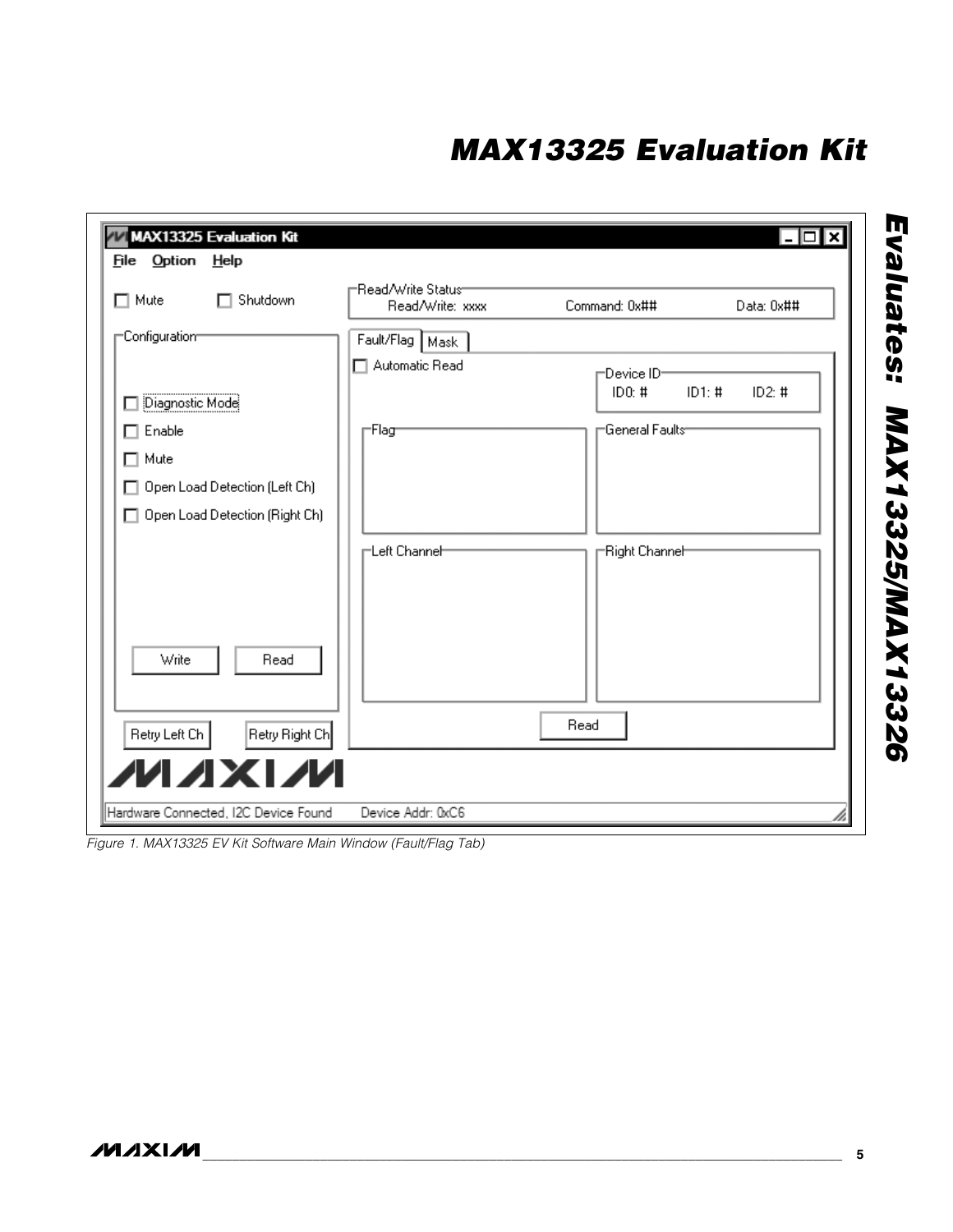| $\Box$ Mute                                     | Shutdown<br>п                  | r⊟ead/Write Status−<br>Read/Write: xxxx                                                                                   | Command: 0x##                                                                         | Data: 0x##                       |
|-------------------------------------------------|--------------------------------|---------------------------------------------------------------------------------------------------------------------------|---------------------------------------------------------------------------------------|----------------------------------|
| $\sqsubset$ Configuratiom                       |                                | Mask<br>Fault/Flag                                                                                                        |                                                                                       |                                  |
| Diagnostic Mode<br>$\Box$ Enable<br>$\Box$ Mute | Open Load Detection (Left Ch)  | General Faults Mask <sup>.</sup>                                                                                          | Differential Short<br>Warning Temperature<br>Over Temperature<br>Load Dump            |                                  |
|                                                 | Open Load Detection (Right Ch) | ⊢Left Channeh<br>Short to VDD<br>Short to GND<br>Reaching Current Limit Threshold<br><b>Excessive Offset</b><br>Open Load | Right Channeh<br>Short to VDD<br>Short to GND<br><b>Excessive Offset</b><br>Open Load | Reaching Current Limit Threshold |
| Write                                           | Read                           |                                                                                                                           |                                                                                       |                                  |
| Retry Left Ch                                   | Retry Right Ch                 | Write                                                                                                                     | Read                                                                                  |                                  |

*Figure 2. MAX13325 EV Kit Software Main Window (Mask Tab)*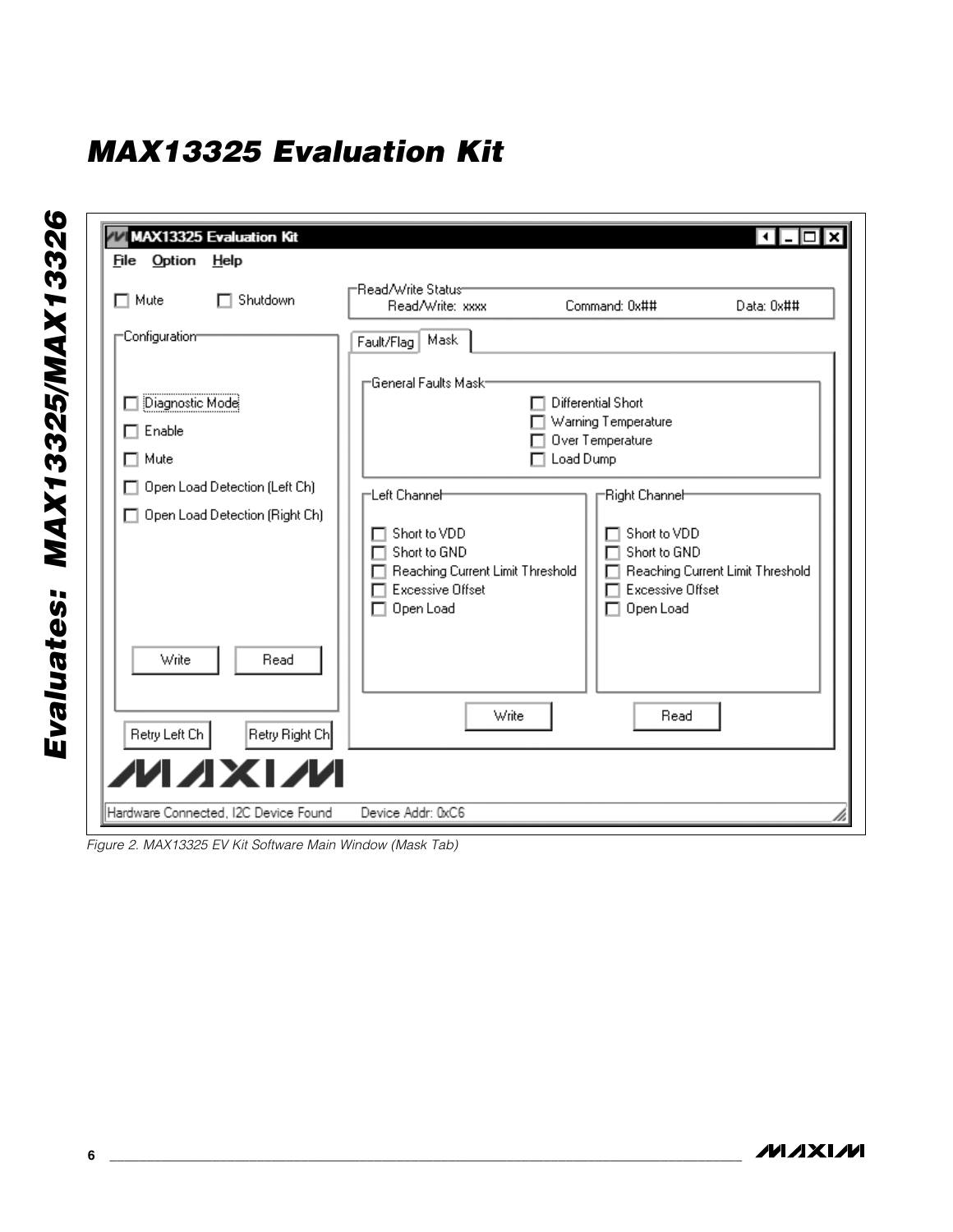| Help<br>Options<br>Connection Bit Set/Clear 2-wire interface   Logging                                          |                          |         |                           |  |
|-----------------------------------------------------------------------------------------------------------------|--------------------------|---------|---------------------------|--|
| "Device Address"<br><b>Target Device Address:</b>                                                               | 0000000r/w<br>▾          |         | Hunt for active listeners |  |
| General commands SMBus register watch Low Level commands                                                        |                          |         |                           |  |
| "Command (SMBus Protocols, Raw Block Read/Write, EEPROM Read/Write)"<br>Q - SMBusQuick(addr) -> device present? | $\blacktriangledown$     | Execute | <b>PASS/FAIL</b>          |  |
| Command byte:<br>0x00                                                                                           | (0x00,0xCD)<br>Data Out: |         |                           |  |
| Byte count:                                                                                                     | Data In:                 |         |                           |  |
| Use SMBus PEC Packet Error Correction byte                                                                      |                          |         |                           |  |
|                                                                                                                 |                          |         |                           |  |
|                                                                                                                 |                          |         |                           |  |
|                                                                                                                 |                          |         |                           |  |
|                                                                                                                 |                          |         |                           |  |
|                                                                                                                 |                          |         |                           |  |
|                                                                                                                 |                          |         |                           |  |
| Maxim MINIQUSB V01.05.39 >                                                                                      | USB:0 @ 460800 baud      |         |                           |  |

*Figure 3. Advanced User Interface Window (2-Wire Interface Tab)*

### *Detailed Description of Hardware*

The MAX13325 EV kit provides a proven design to evaluate the MAX13325 dual, audio line driver, which provides a robust differential interface between automotive audio components. On-board level translators, I2C interface pads, and an easy-to-use USB-PC connection are included on the EV kit.

#### *Audio Inputs/Outputs*

The MAX13325 has two audio input channels. Connect the left-channel audio signal to the INLP and INLM pads. Connect the right-channel audio signal to the INRP and INRM pads. For a single-ended input application, connect INLM and INRM to ground. The left-channel differential output signals are connected to the OUTLP and OUTLM pads. The right-channel differential output signals are connected to the OUTRP and OUTRM pads.

*User-Supplied Digital I/O and I2C Interface* To use the MAX13325 EV kit with a user-supplied digital I/O and an I2C interface, first move the shunts of JU1 and JU4–JU8 to the 2-3 position. Next, apply a 2.7V to 5.5V power supply at the VL pad. Lastly, connect the usersupplied SCL, SDA, MUTE, SHDN, and FLAG signals to the corresponding SCL, SDA, MUTE, SHDN, and FLAG pads on the MAX13325 EV kit board.

*Evaluates: MAX13325/MAX13326* Evaluates: MAX13325/MAX13326

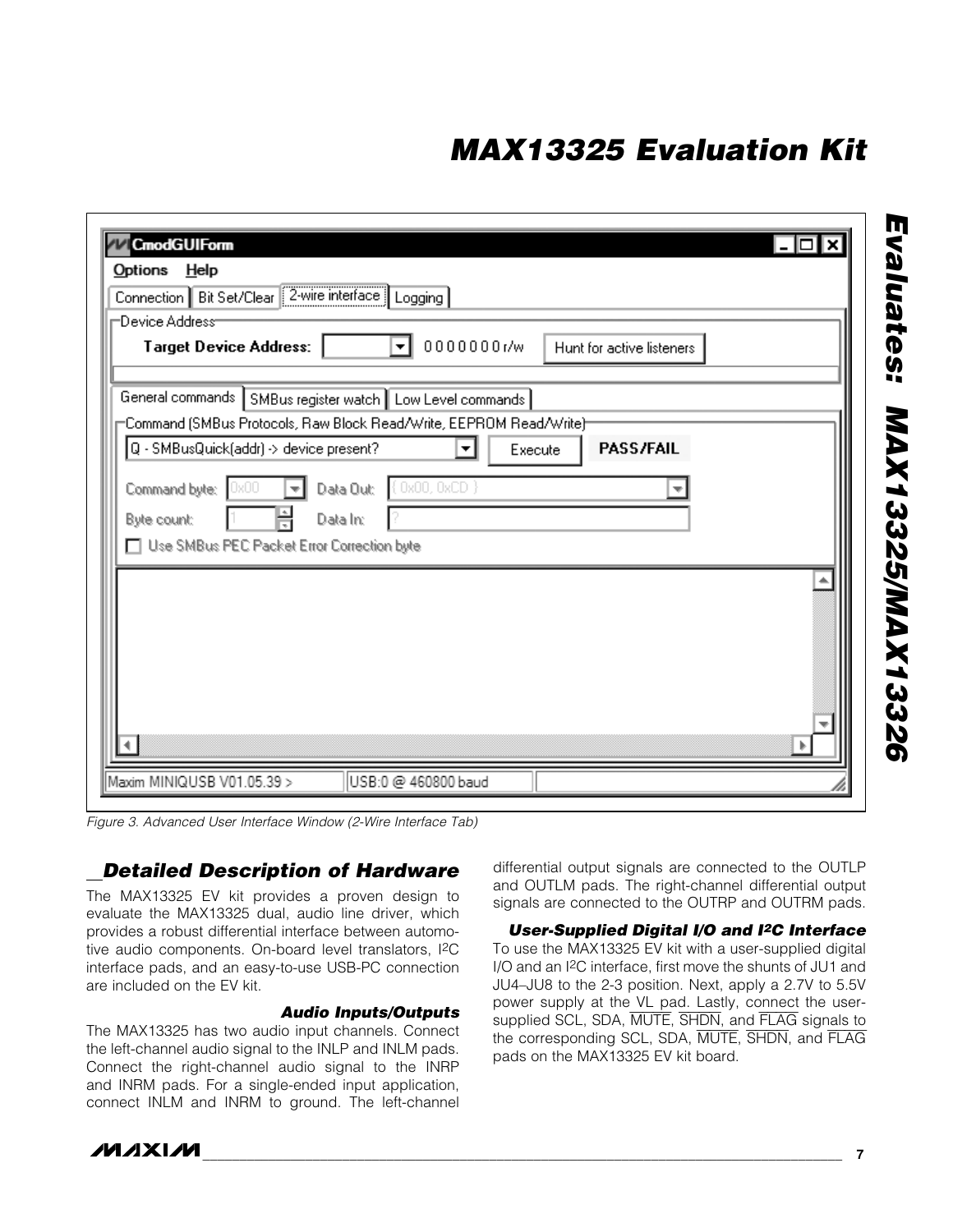*Logic Supply* The logic supply of the MAX13325 EV kit is powered from the USB port by default. Move the shunt of JU1 to the 2-3 position to apply your own 2.7V to 5.5V power supply at the VL pad.

#### *Operating Supply*

There are two ways to supply the operating power to the MAX13325. By default, the user should connect the 4.5V to 18V supply to the VBAT pad. The charge pump of the MAX13325 is used to drive the gate of the external n-channel MOSFET (Q1), which powers the MAX13325 and protects the MAX13325 from a load-dump transient. To connect the operating supply input (VDD) directly to the power supply, move the shunt of JU9 to the 2-3 position and connect the 4.5V to 18V output of the power supply to the VDD pad.

### Table 1. MAX13325 EV Kit Jumper Descriptions (JU1–JU9)

| <b>JUMPER</b>   | <b>SHUNT POSITION</b> | <b>DESCRIPTION</b>                                                     |
|-----------------|-----------------------|------------------------------------------------------------------------|
| JU1             | $1 - 2^*$             | MAX13325 VL is set to the on-board 5V supply powered from the USB port |
|                 | $2 - 3$               | Connects an external 2.7V to 5.5V supply to the VL pad                 |
|                 | $1-2$                 | ADD1 connected to GND                                                  |
| JU2             | $1 - 3$               | ADD1 connected to the SDA signal                                       |
|                 | $1 - 4^*$             | ADD1 connected to VL                                                   |
|                 | $1-5$                 | ADD1 connected to the SCL signal                                       |
|                 | $1-2$                 | ADD0 connected to GND                                                  |
|                 | $1 - 3$               | ADD0 connected to the SDA signal                                       |
| JU3             | $1 - 4*$              | ADD0 connected to VL                                                   |
|                 | $1 - 5$               | ADD0 connected to the SCL signal                                       |
| JU4             | $1 - 2^*$             | MAX13325 SDA signal connected to the on-board microcontroller          |
|                 | $2 - 3$               | Connects user-supplied SDA signal to the on-board SDA pad              |
| JU <sub>5</sub> | $1 - 2^*$             | MAX13325 SCL signal connected to the on-board microcontroller          |
|                 | $2 - 3$               | Connects user-supplied SCL signal to the on-board SCL pad              |
| JU6             | $1 - 2^*$             | MAX13325 FLAG signal connected to the on-board microcontroller         |
|                 | $2 - 3$               | Connects user-supplied FLAG signal to the on-board FLAG pad            |
| JU7             | $1 - 2^*$             | MAX13325 MUTE signal connected to the on-board microcontroller         |
|                 | $2 - 3$               | Connects user-supplied MUTE signal to the on-board MUTE pad            |
| JU8             | $1 - 2^*$             | MAX13325 SHDN signal connected to the on-board microcontroller         |
|                 | $2 - 3$               | Connects user-supplied SHDN signal to the on-board SHDN pad            |
| JU9             | $1 - 2^{*}$           | VDD powered from the VBAT pad through external n-channel MOSFET Q1     |
|                 | $2 - 3$               | VDD connected to the VDD pad                                           |

\**Default position.*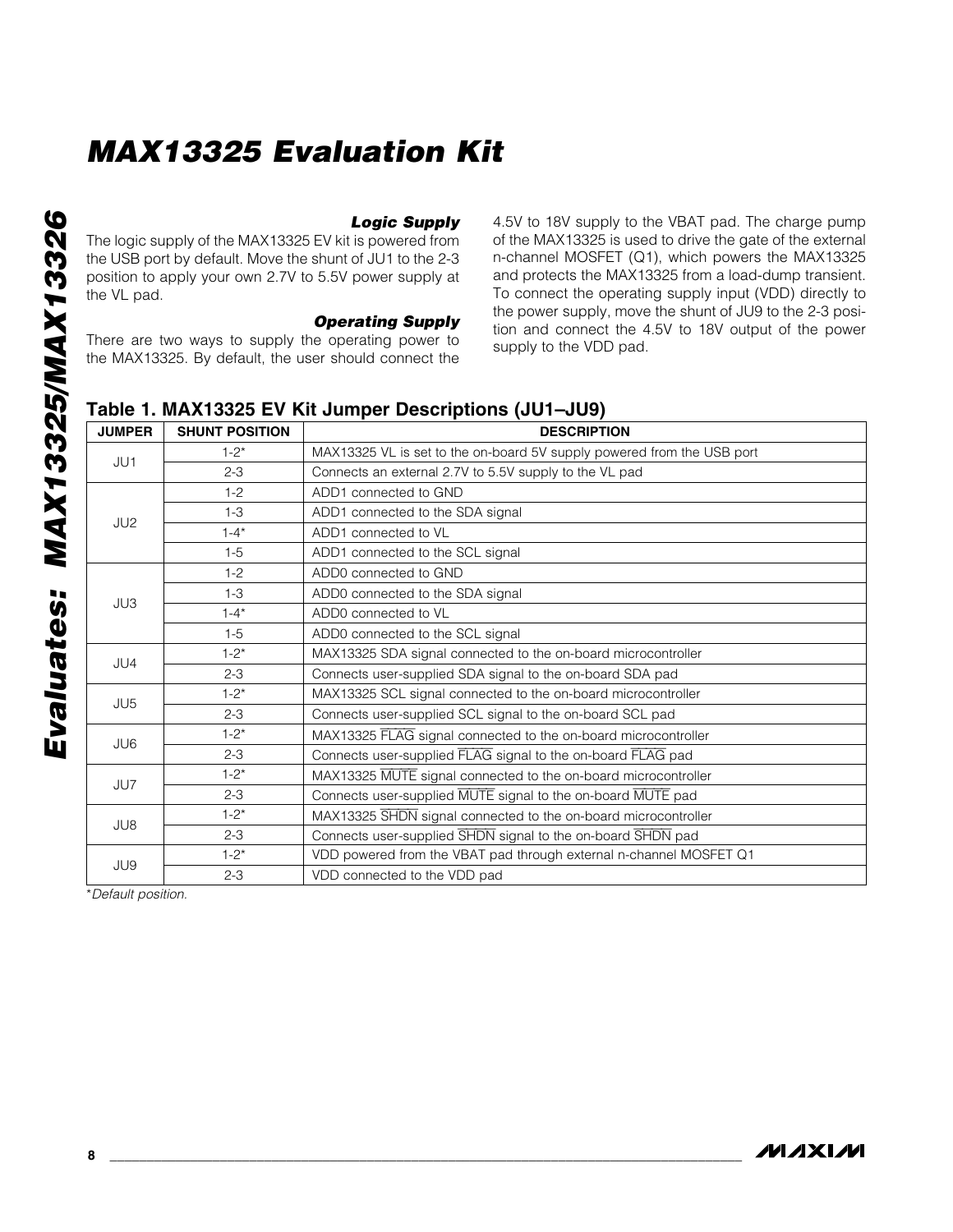

*Figure 4a. MAX13325 EV Kit Schematic (Sheet 1 of 2)*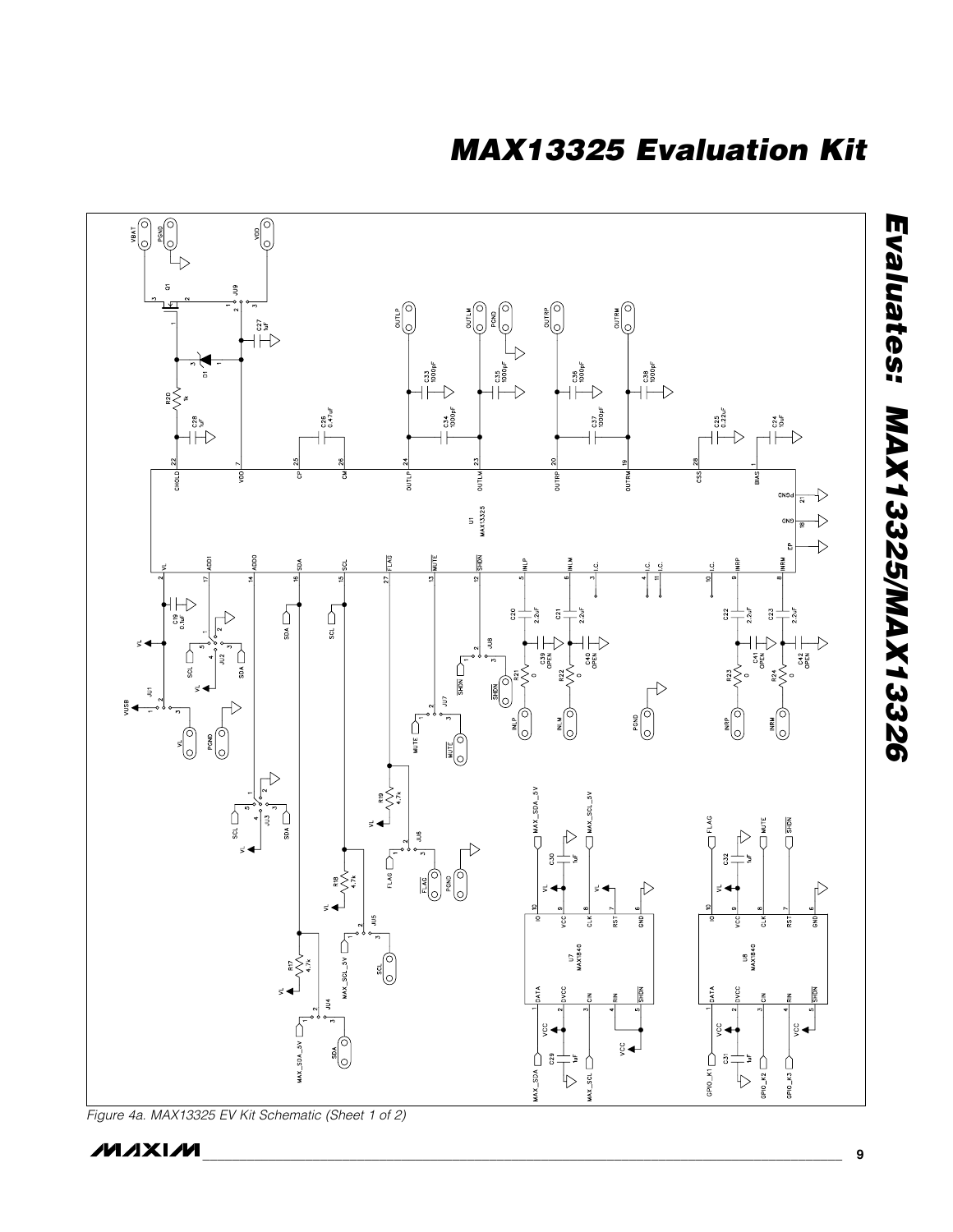

**MAXIM**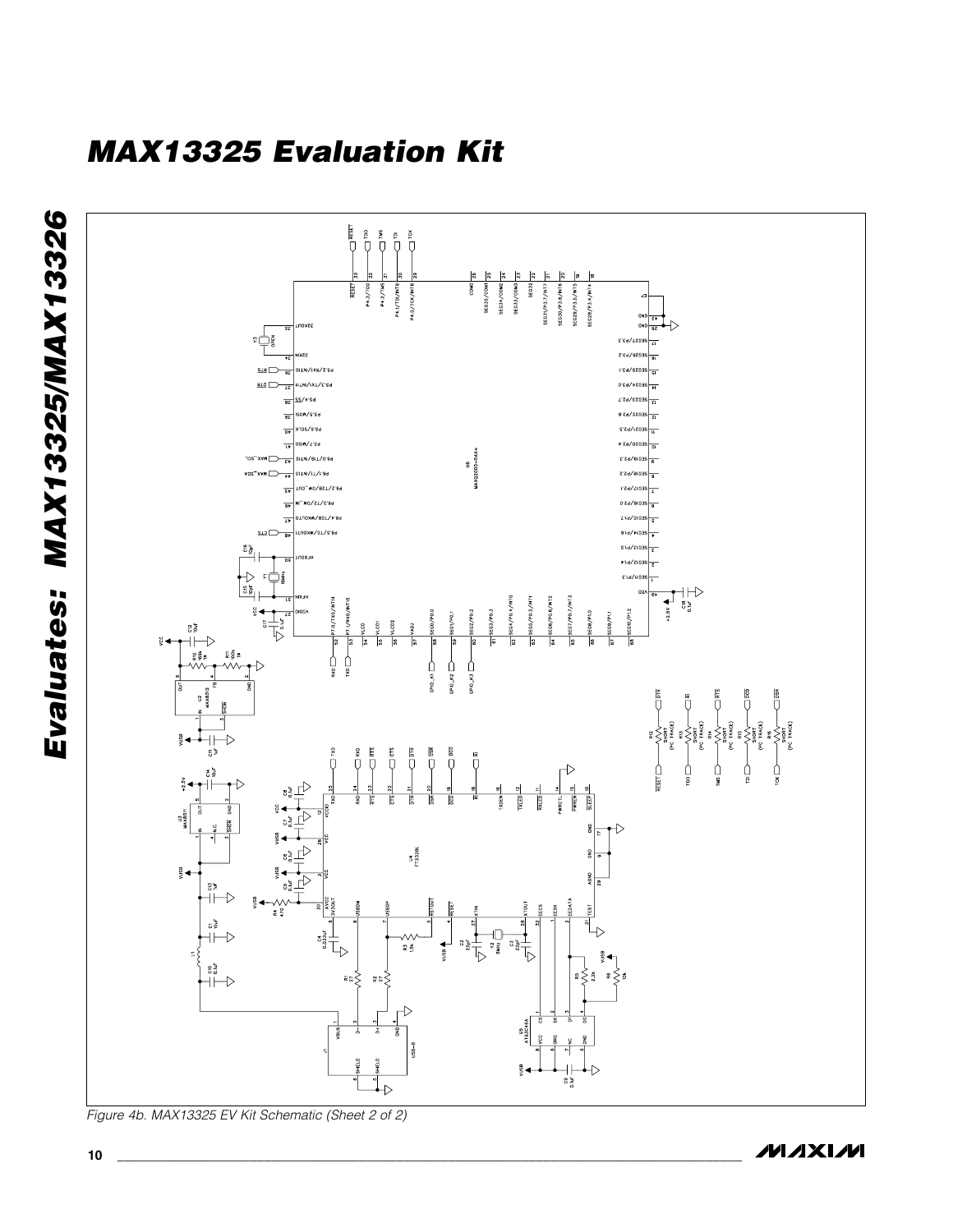*MAX13325 Evaluation Kit*



*Figure 5. MAX13325 EV Kit Component Placement Guide— Component Side*



*Figure 6. MAX13325 EV Kit PCB Layout—Component Side*